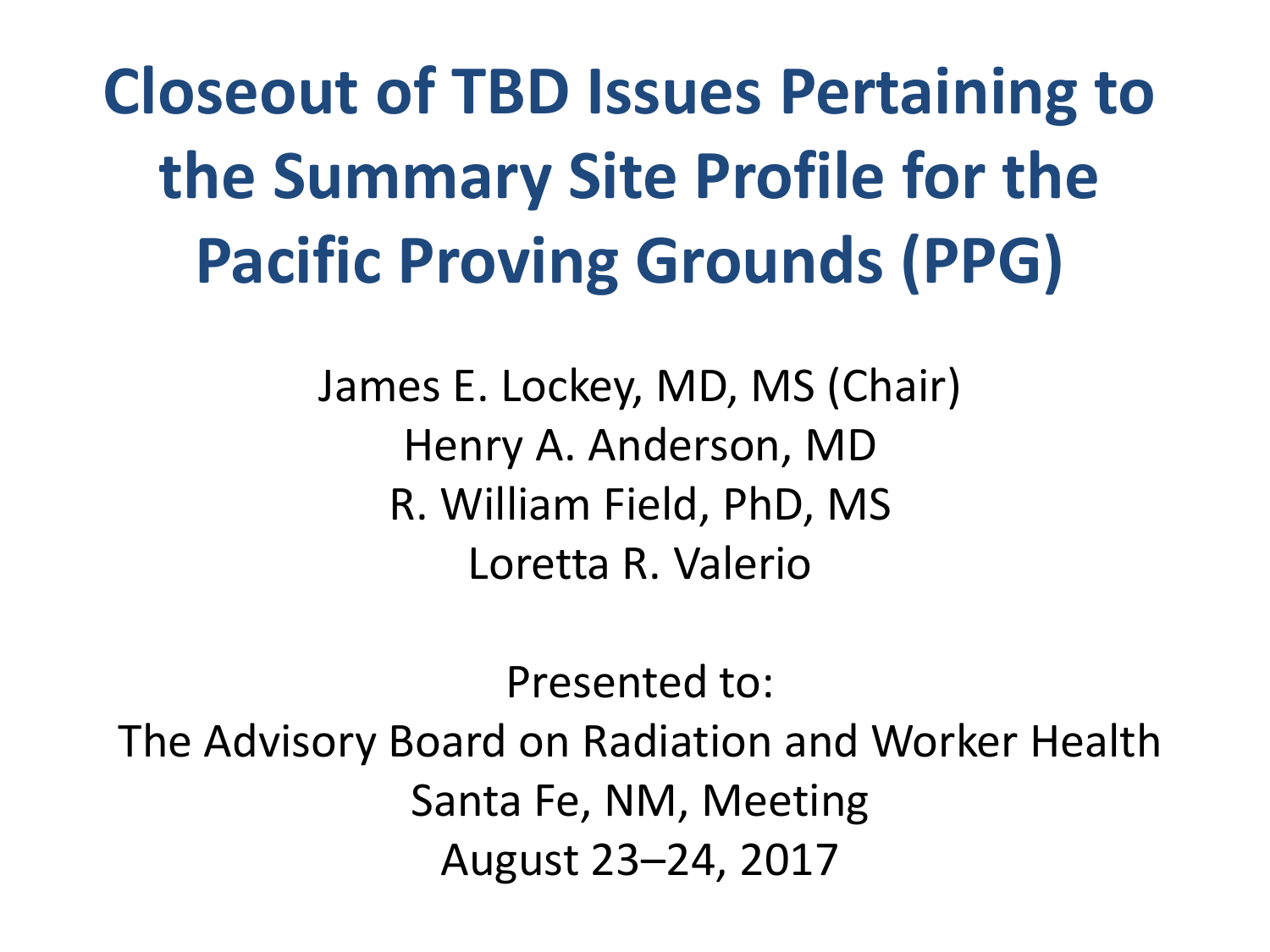#### **Overview of PPG Activities/Locations**

- Between 1946 and 1962, the U.S. Atomic Energy Commission conducted a total of 105 atmospheric and underwater nuclear weapons tests at several locations.
- N-Test Locations in Mid-Pacific Ocean
	- Bikini Atoll Marshall Islands
	- Enewetak Atoll Marshall Islands
	- Johnston Island
	- Christmas Island
	- Other Pacific locations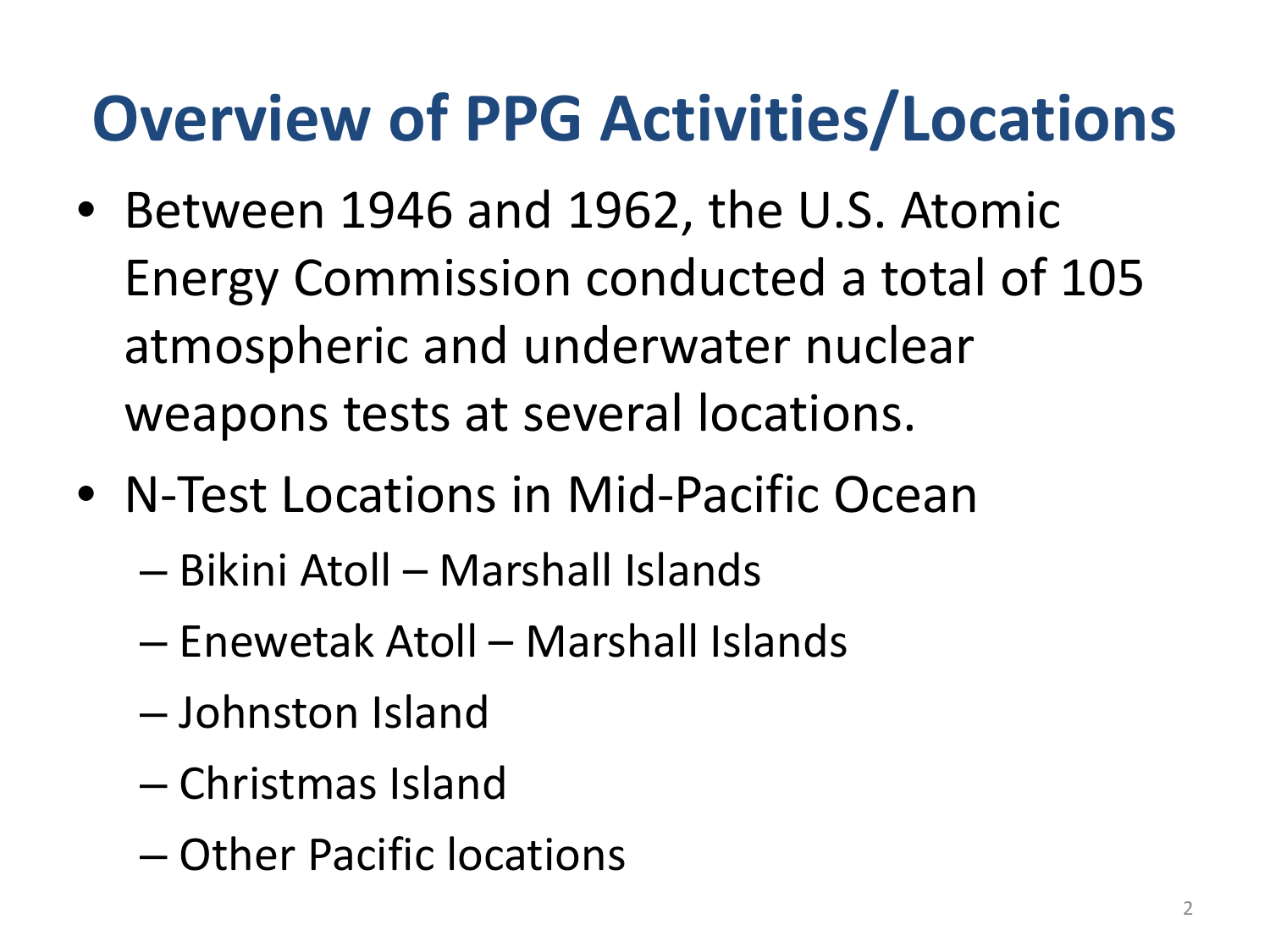#### **Summary Statistics of PPG N-Tests**

| <b>Key N-Test Data</b>                              | <b>Bikini</b><br><b>Atoll</b> | <b>Enewetak</b><br><b>Atoll</b> | <b>Christmas</b><br><b>Island Area</b> | <b>Johnson Atoll</b><br><b>Area</b> | <b>Other Pacific</b><br><b>Locations</b> |
|-----------------------------------------------------|-------------------------------|---------------------------------|----------------------------------------|-------------------------------------|------------------------------------------|
| <b>Time Period</b>                                  | 1946-1958                     | 1948-1958                       | 1962                                   | 1958-1962                           | 1955; 1962                               |
| <b>Number of Tests</b>                              | 24                            | 42                              | 24                                     | 12                                  | 3                                        |
| <b>YIELD (Mt TNT equivalent):</b><br><b>Minimum</b> | 0.0017                        | 0.0022                          | 0.0022                                 | 0.0113                              | 0.030                                    |
| <b>Maximum</b>                                      | 15.000                        | 10.400                          | 7.650                                  | 8.300                               | 0.030                                    |
| <b>Sub-Totals</b>                                   | 76.838                        | 31.653                          | 23.253                                 | $19.776+$                           | $0.030+$                                 |

#### **Comparison of Nuclear Tests Conducted in the U.S. vs. PPG**

| <b>Location of Test</b>            | <b>Number of Weapons</b><br><b>Detonated</b> | <b>Total Yield</b><br>(megatons TNT) |  |
|------------------------------------|----------------------------------------------|--------------------------------------|--|
| <b>Continental United States</b>   | 107                                          | 1.38                                 |  |
| <b>All PPG Tests</b>               | 105                                          | 151.55                               |  |
| <b>Marshall Islands</b>            | 66                                           | 108.5                                |  |
| <b>Bikini Atoll</b><br>$\bullet$   | 24                                           | 76.84                                |  |
| <b>Enewetak Atoll</b><br>$\bullet$ | 42                                           | 31.65                                |  |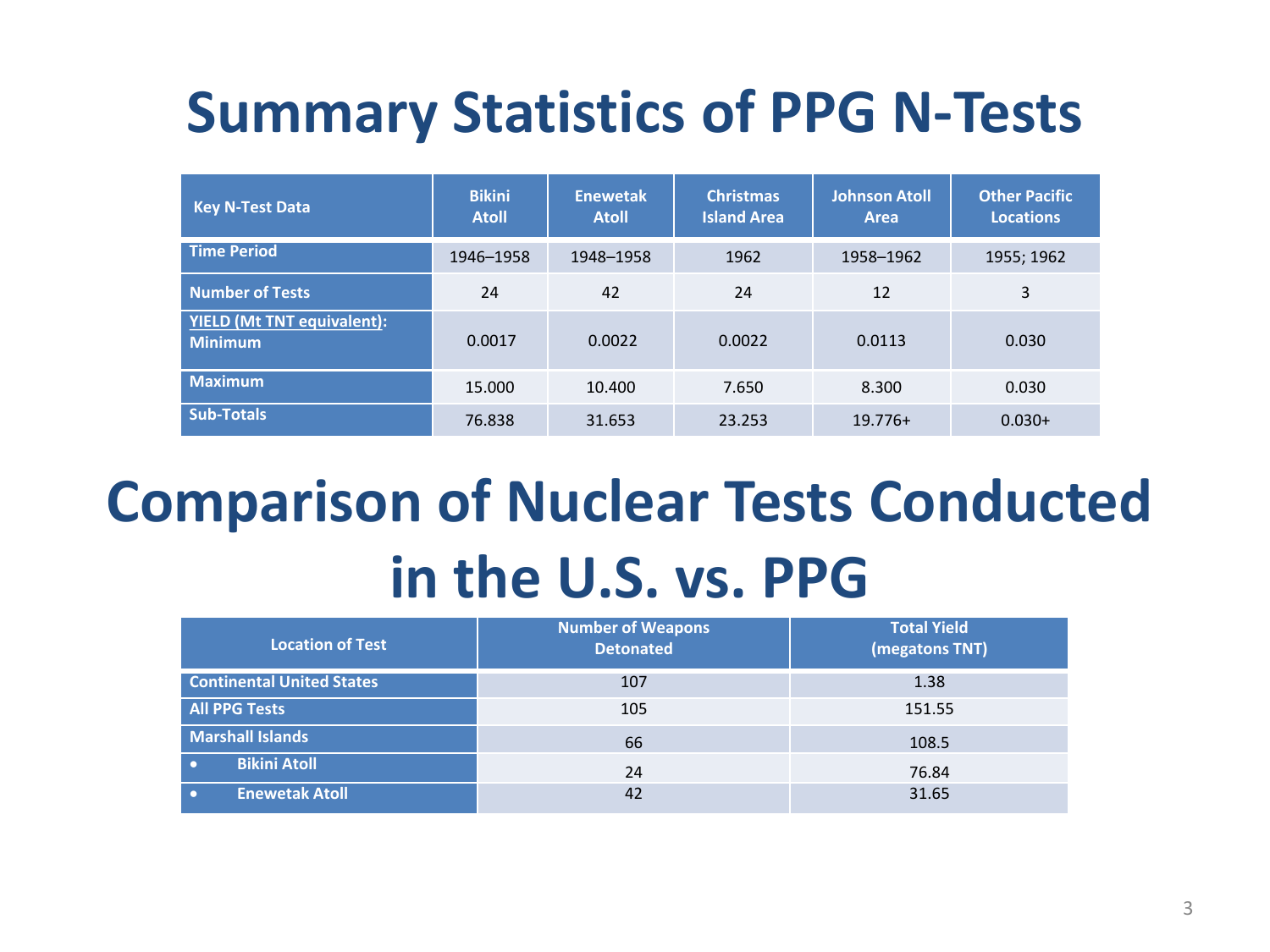## **Chronology for the Resolution of the PPG Technical Basis Document (TBD)**

- August 30, 2006: NIOSH issued ORAUT-TKBS-0052, *Summary Site Profile for the Pacific Proving Ground* (NIOSH 2006).
- June 2012: SC&A was tasked to conduct a review of Revision 00 to the PPG site profile.
- November 5, 2013: SC&A issued *Review of the Summary Site Profile for the Pacific Proving Grounds* (SC&A 2013)*,* which identified 9 findings and 1 observation.
- May 20, 2014: In response to SC&A's findings/ observation, NIOSH issued an *Issues Resolution Matrix for Pacific Proving Ground Site Profile* (NIOSH 2014).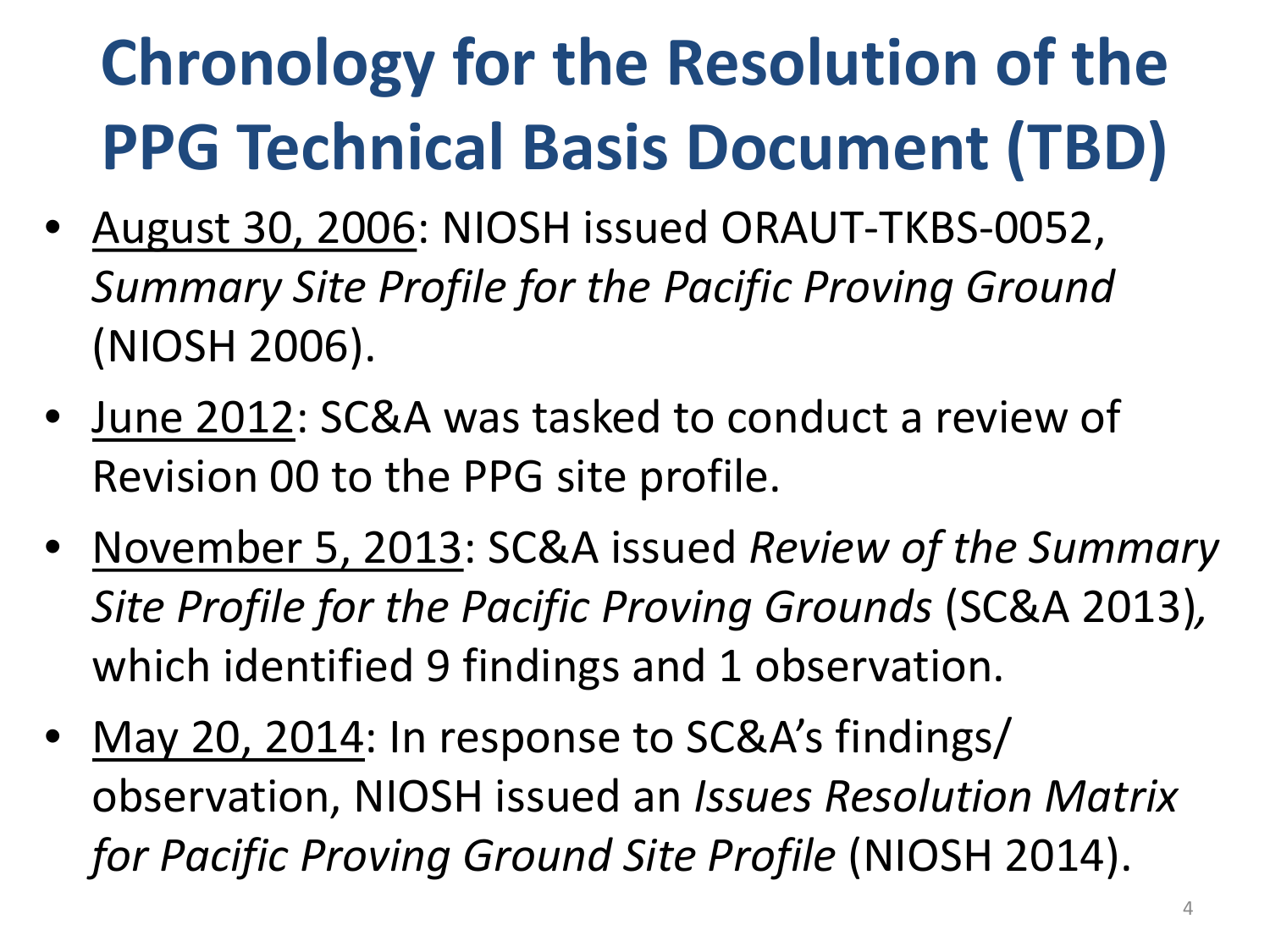## **Chronology (cont.)**

- January 16, 2015: PPG Work Group (WG) teleconference:
	- Discussed findings/observation.
	- Concluded NIOSH's proposed resolutions adequately addressed SC&A's concerns.
	- All findings placed "In Abeyance" awaiting a revision to the site profile.
- July 11, 2016: NIOSH issued Revision 01 to the PPG site profile (NIOSH 2016).
- August 9−10, 2016: At a full Board meeting, SC&A was tasked to conduct a limited review of Rev. 01 to ORAUT-TKBS-0052 that focused on the resolution of "In Abeyance" findings.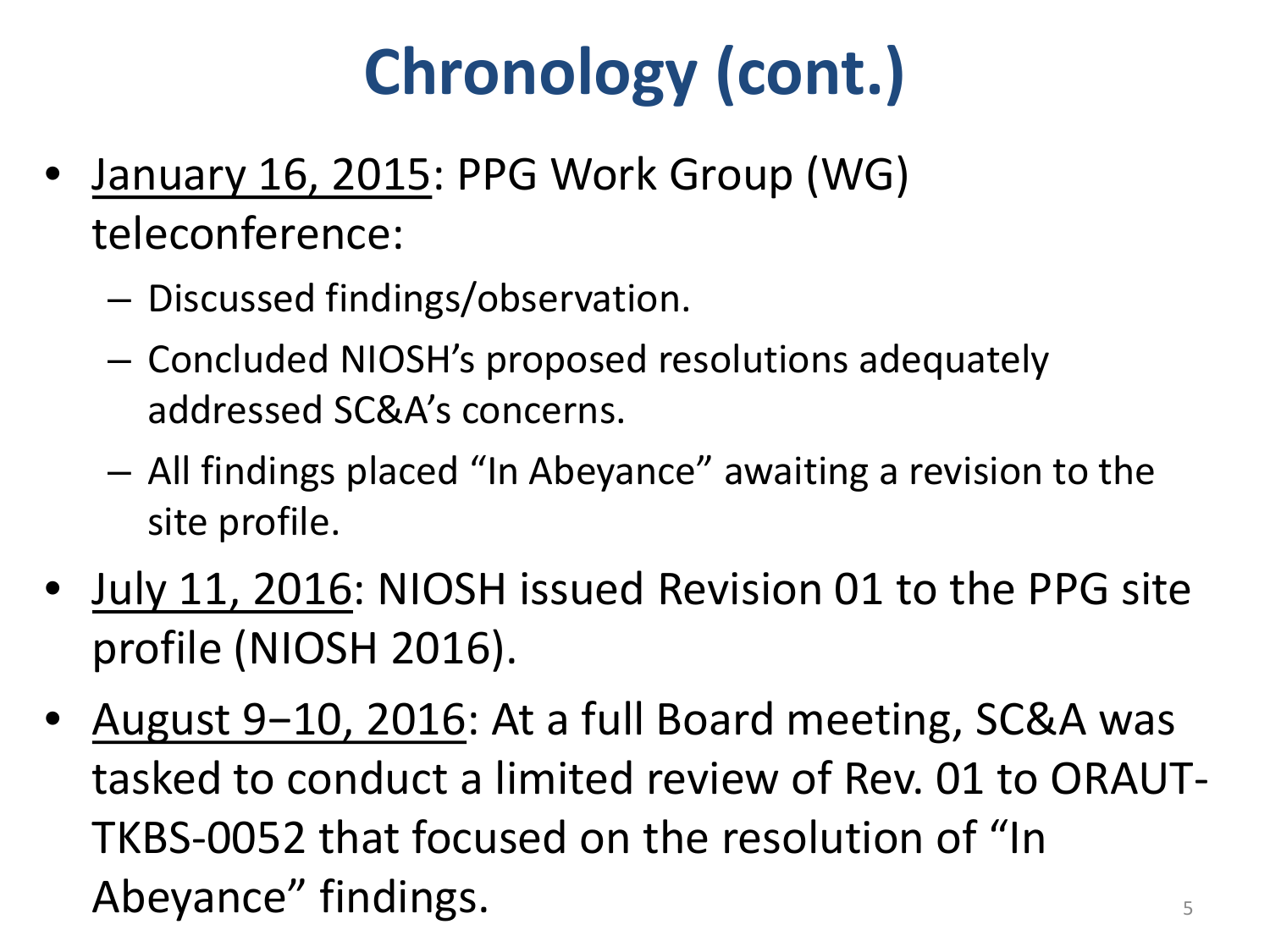# **Chronology (cont.)**

- December 21, 2016: SC&A issued its review of Rev. 01 to the PPG site profile (SC&A 2016). SC&A concurred with said revisions and recommended closure of all findings and the observation.
- April 21, 2017: PPG WG teleconference:
	- Discussed SC&A's review.
	- WG concurred with SC&A's recommendations.
	- All findings and the observation were closed.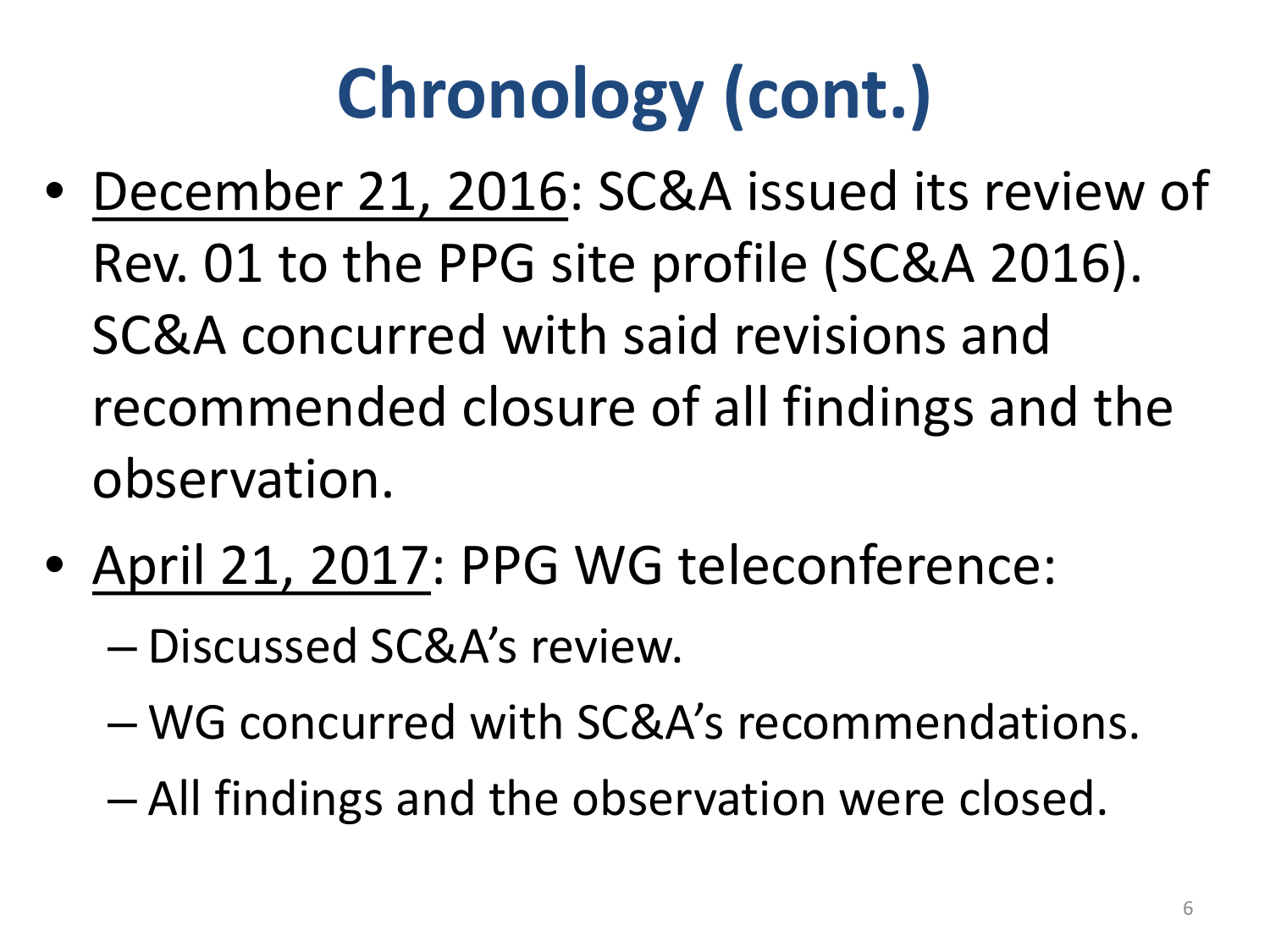## **A Summary of PPG Findings and Their Resolution**

- Finding 1: Update ORAUT-TKBS-0052, Rev. 00, regarding the 250-workday requirement for SEC class inclusion based on EEOICPA Bulletins No. 06-15 and No. 07-05.
- NIOSH Resolution of Finding 1. Section 1.3 of PPG site profile was amended in accordance with EEOICPA Bulletins No. 06-15 (DOL 2006) and No. 07-05 (DOL 2007), which equate any 24-hour period (working or living on the PPG) with three 8-hour work days for establishing the 250-workday requirement for potential inclusion in the SEC class.
- Status of Finding 1. PPG WG agreed with SC&A's recommendation and closed Finding 1.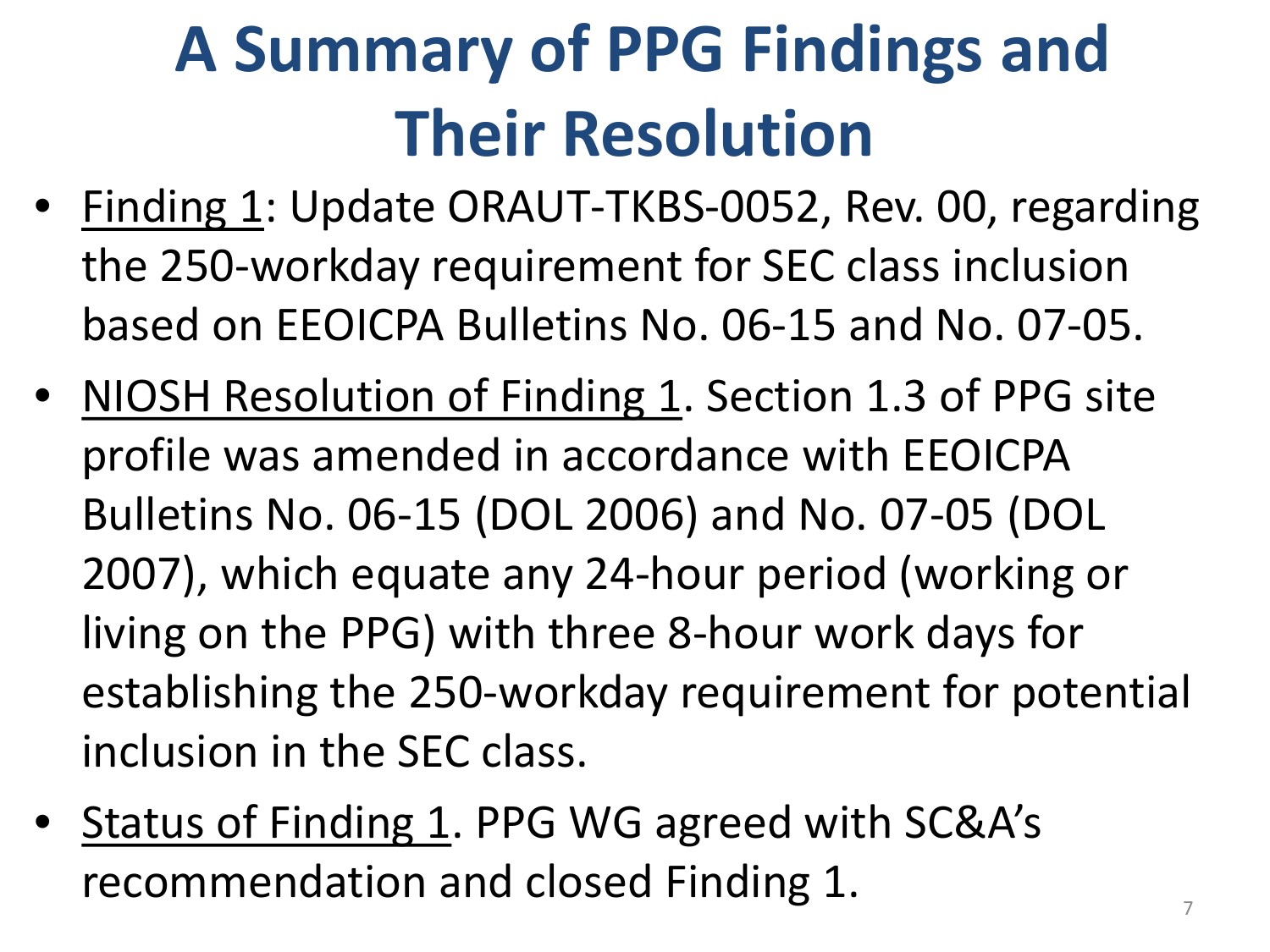- Finding 2: Section 4.0, "Occupational Environmental Dose," ignores environmental doses for PPG locations from fallout.
- NIOSH Resolution of Finding 2. SC&A's concern regarding exposure to fallout before 1955 was acknowledged in Section 4.0, "Occupational Environmental Dose." Definitive guidance for assignment of unmonitored external exposure to fallout before 1955 is provided in revisions to Sections 6.2 and 6.3 and Attachment A of the PPG site profile.
- Status of Finding 2. Section 6.0 revisions provide the necessary guidance to account for unmonitored external exposures to fallout before 1955. PPG WG recommended closure of Finding 2. All and the state of  $\frac{8}{3}$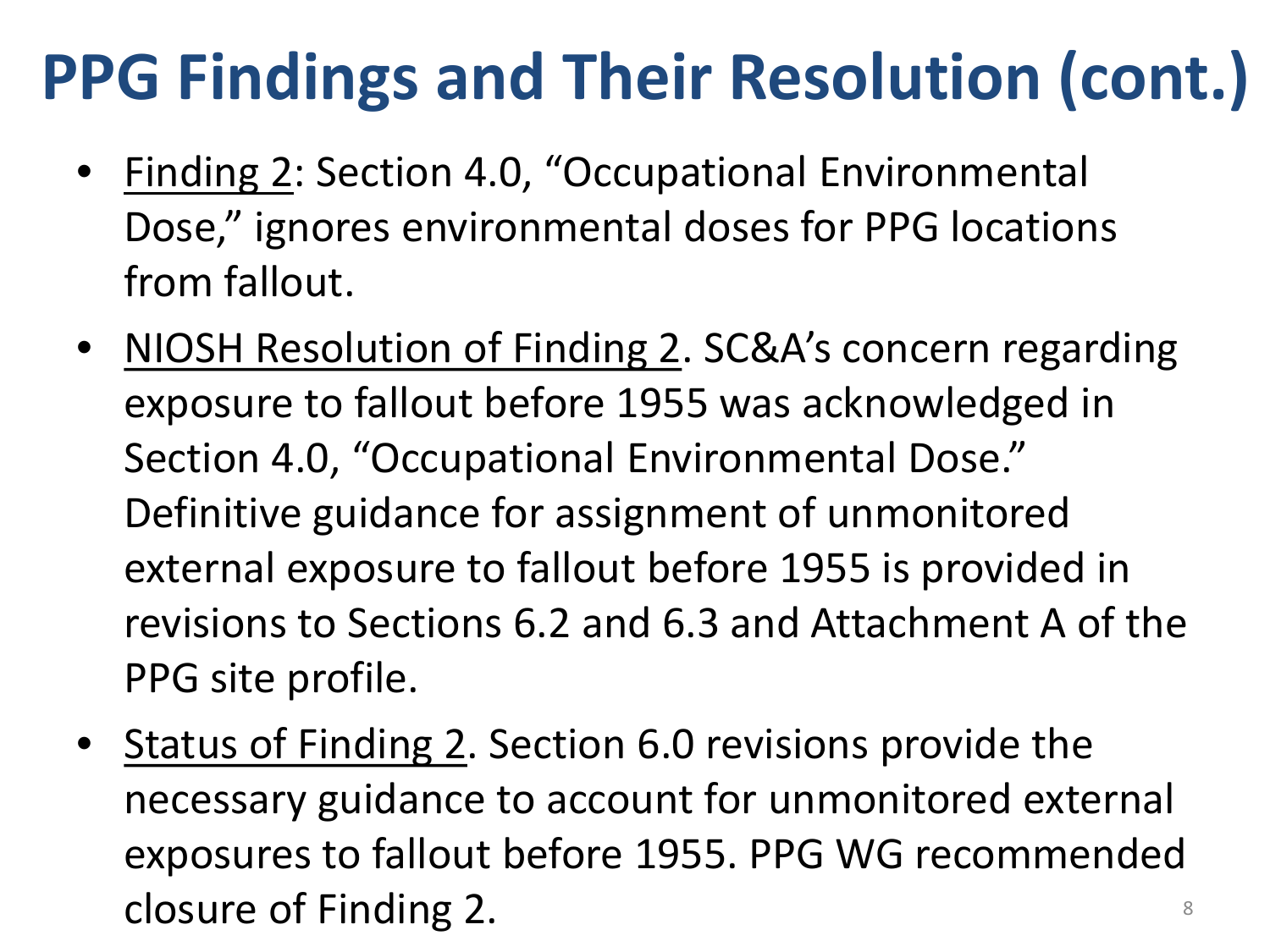- Finding 3: DOE records may be incomplete/inaccurate and also not include unmonitored exposures associated with cohort badging, exposure to fallout, etc.
- Finding 4: ORAUT-TKBS-0052 does not provide a definition for unmonitored dose as it applies to PPG participants or any specific guidance.
- Finding 8: Use of the 50th percentile coworker dose is not justified for PPG participants for operations up to and inclusive of Operation CASTLE.
- Finding 9: Operation-specific dose distributions defined by the Defense Nuclear Agency must be adjusted to account for the minimum detectable activity value of film dosimeters regardless of what percentile value is employed.
- NIOSH Resolution of Findings 3, 4, 8, and 9. Limitations of personal dosimeters, their limited use, and other procedural practices were recognized by NIOSH as deficiencies that are "intractable." To overcome these deficiencies, NIOSH proposes the use of the 95th percentile coworker doses defined in Attachment A of the revised PPG site profile.
- Status of Findings 3, 4, 8, and 9: SC&A recognizes the difficulties NIOSH faced in the dose reconstruction of PPG personnel. Given the intractable nature of said limitations, SC&A believes that the use of coworker dose values cited in Attachment A of Rev. 01 of ORAUT-TKBS-0052 is a reasonable resolution. Accordingly, the PPG WG concurred with SC&A's recommendation and closed Findings 3, 4, 8, and 9. 9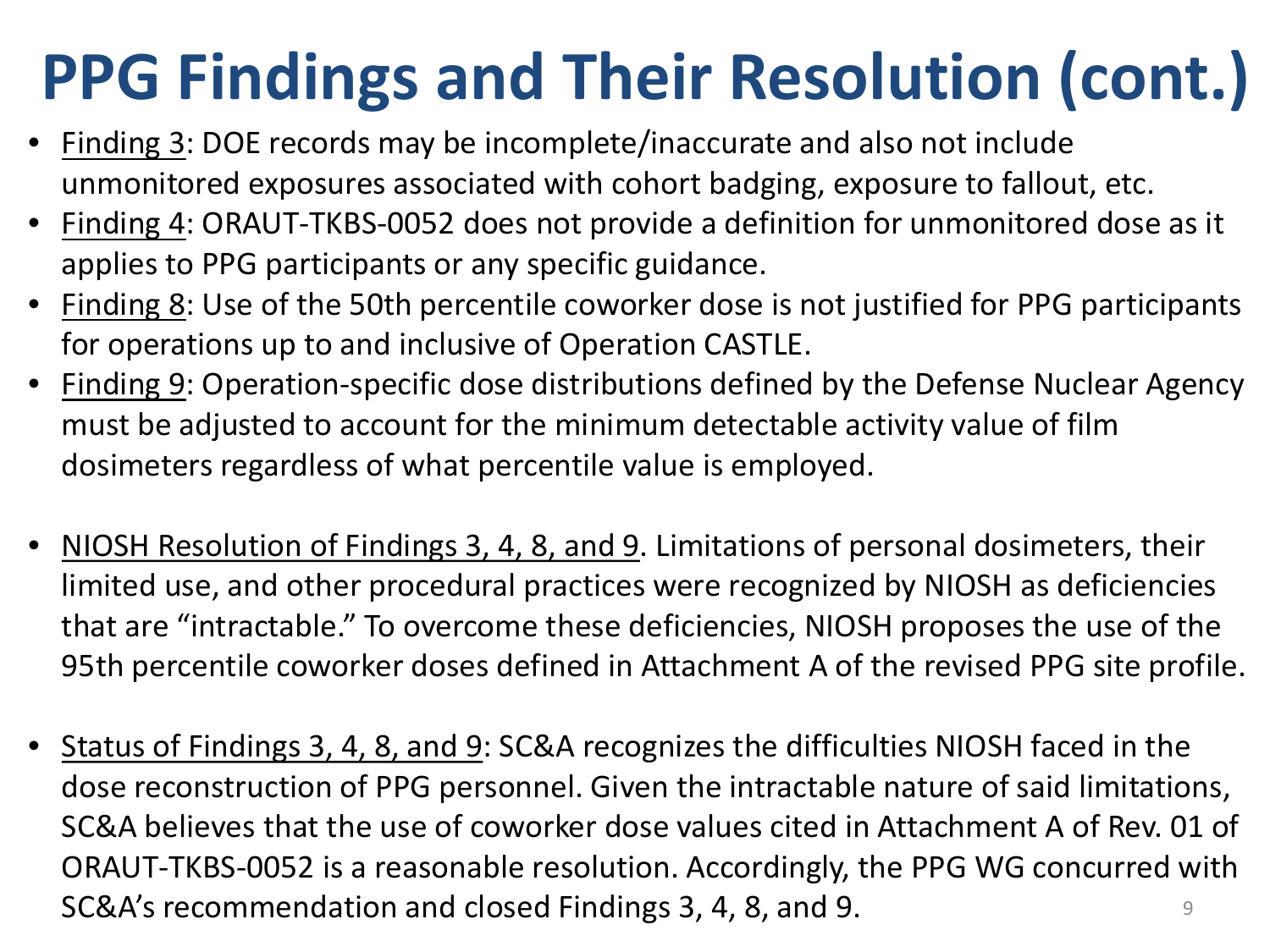- Finding 5: Average photon energies for fallout are well above >250 keV. Depending on exposure geometry, a default photon energy of 30–250 keV may not be claimant favorable.
- NIOSH's Resolution of Finding 5. While NIOSH acknowledged photon energies >250 keV, its choice of 30–250 keV photon energy and AP geometry represent claimant-favorable dose conversion factors (DCFs) for all but four organs (lung, esophagus, red bone marrow, and bone marrow). For these four organs, revisions to Section 6.3.3 suggest that an AP-to-ROT geometry ratio should be considered for claimant favorability, with ISO geometry for cases requiring best estimates.
- Status of Finding 5. Because the lower photon energy and AP geometry generally yield higher DCF/POC values, SC&A agrees that NIOSH should retain its past practice to apply the DCF yielding the highest POC. In support of claimant favorability and with concurrence of the PPG WG, SC&A withdraws Finding 5.  $10^{10}$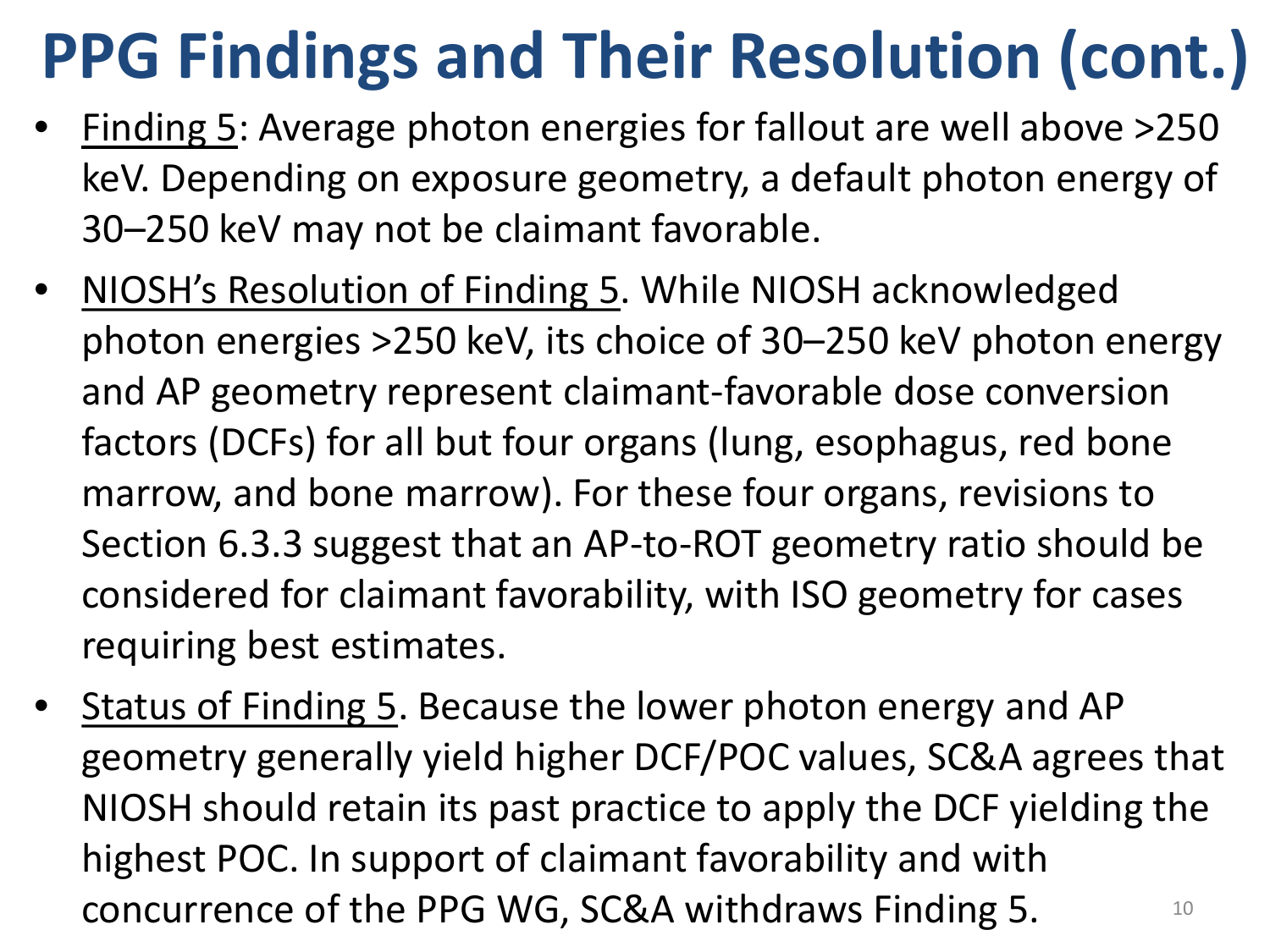- Finding 6: Assignment of external dose from PPG fallout for skin cancers requires a beta-to-gamma dose ratio that is defined by the distance of the skin cancer location above the source plane. A second variable affecting dose is the age of fallout.
- NIOSH's Resolution of Finding 6. In Section 6.1 of the revised PPG site profile, NIOSH eliminated the default Nevada Test Site beta-togamma ratios of 1:1 and revised guidance that included beta-togamma ratios by Barss and Weitz (2006) along with efficiency ratios that include the effects of weathering.
- Status of Finding 6. Revisions incorporated in Section 6.1 fully address critical variables that include age of fallout, distance, and weathering impacts on the beta-to-gamma ratios that must be used to derive the beta dose contribution for select tissues. The PPG WG agrees with the revisions to Section 6.1 and recommends closure of Finding 6.  $\frac{1}{11}$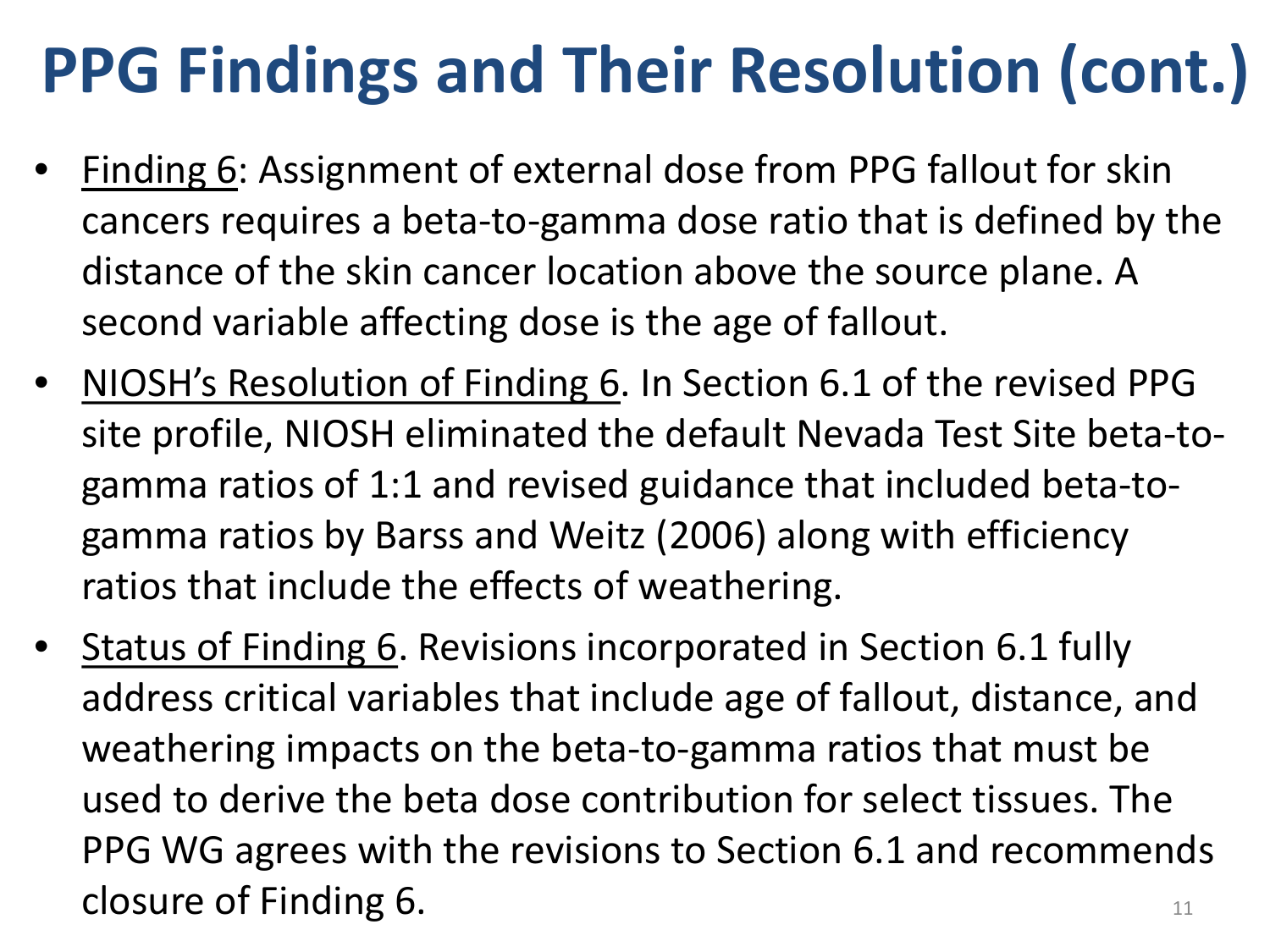- Finding 7: NIOSH's guidance for the assignment of missed photon dose is based on assumptions that are not supported by facts and, in the face of uncertainty, are not claimant favorable.
- NIOSH's Resolution of Finding 7. To account for unmonitored exposures and uncertainties of recorded film badge data prior to 1955, NIOSH revised Section 6.0 of the PPG site profile as follows:
	- 1) 95th percentile coworker doses should be assigned when data are incomplete or nonexistent. Pre-1955, recorded dose should be compared to 95th percentile doses and assigned larger of two doses.
	- 2) Sections 6.1, 6.2, and 6.3 were revised to address exposures to Operation Greenhouse fallout in 1951.
- Status of Finding 7. SC&A has assessed all revisions to Section 6 of ORAUT-TKBS-0052 in the context of the stated finding. The WG concludes that current guidance adequately addresses Finding 7 and recommends its closure.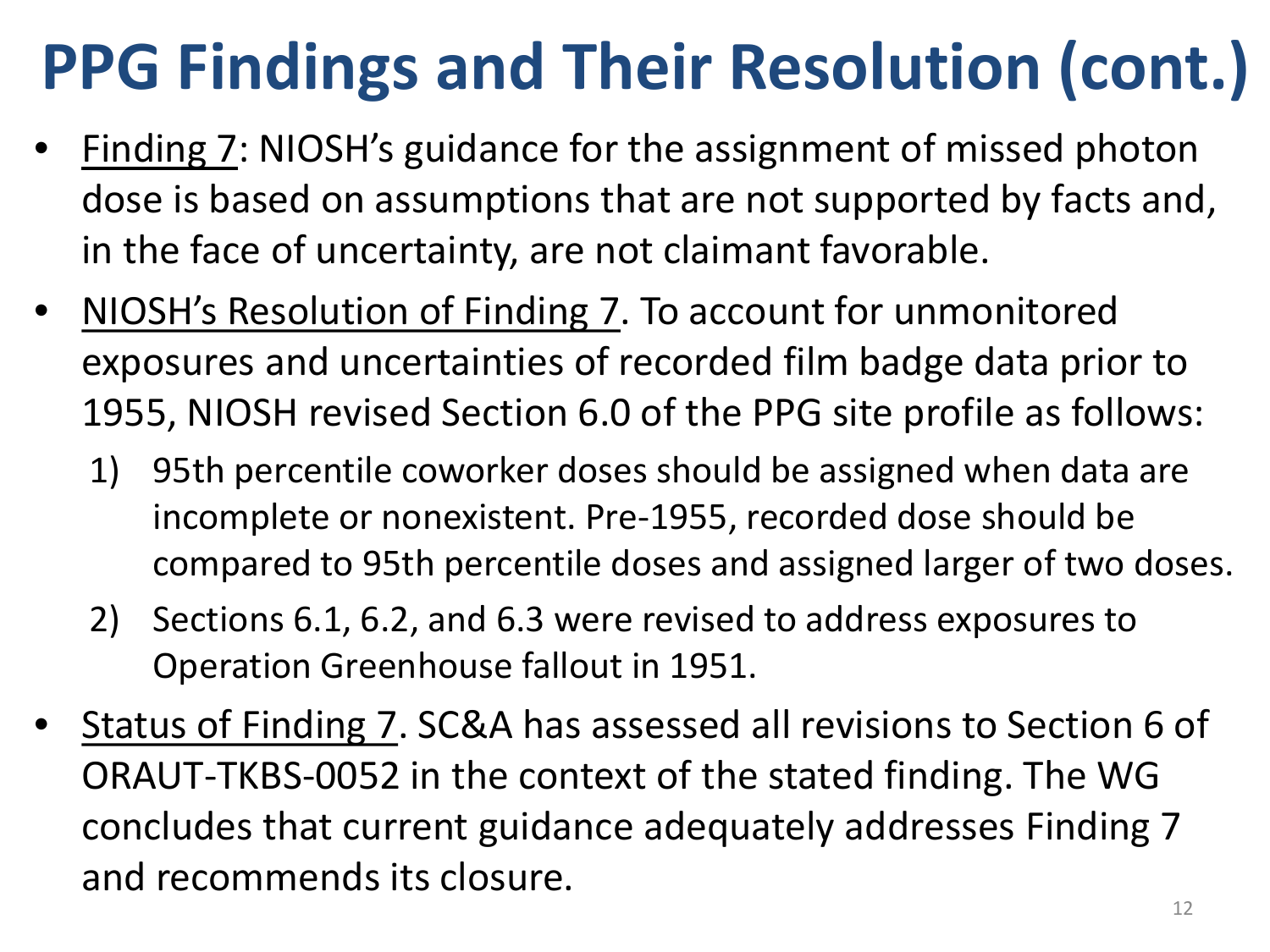- Observation 1: More definitive guidance is needed for assignment of occupational medical dose in behalf of claimants with no formal affiliation with a DOE or Atomic Weapons Employer facility.
- NIOSH's Resolution to Observation 1. To address this finding, NIOSH revised Section 3.0, which substituted protocols defined in *Occupational X-Ray Dose Reconstruction for DOE Sites* (NIOSH 2004) for guidance provided in *Guidance on Assigning Occupational X-Ray Dose under EEOICPA for X-Rays Administered Off Site* (NIOSH 2011).
- Status of Observation 1. PPG WG concurs with text revisions to Section 3.0 and recommends closure of Observation 1.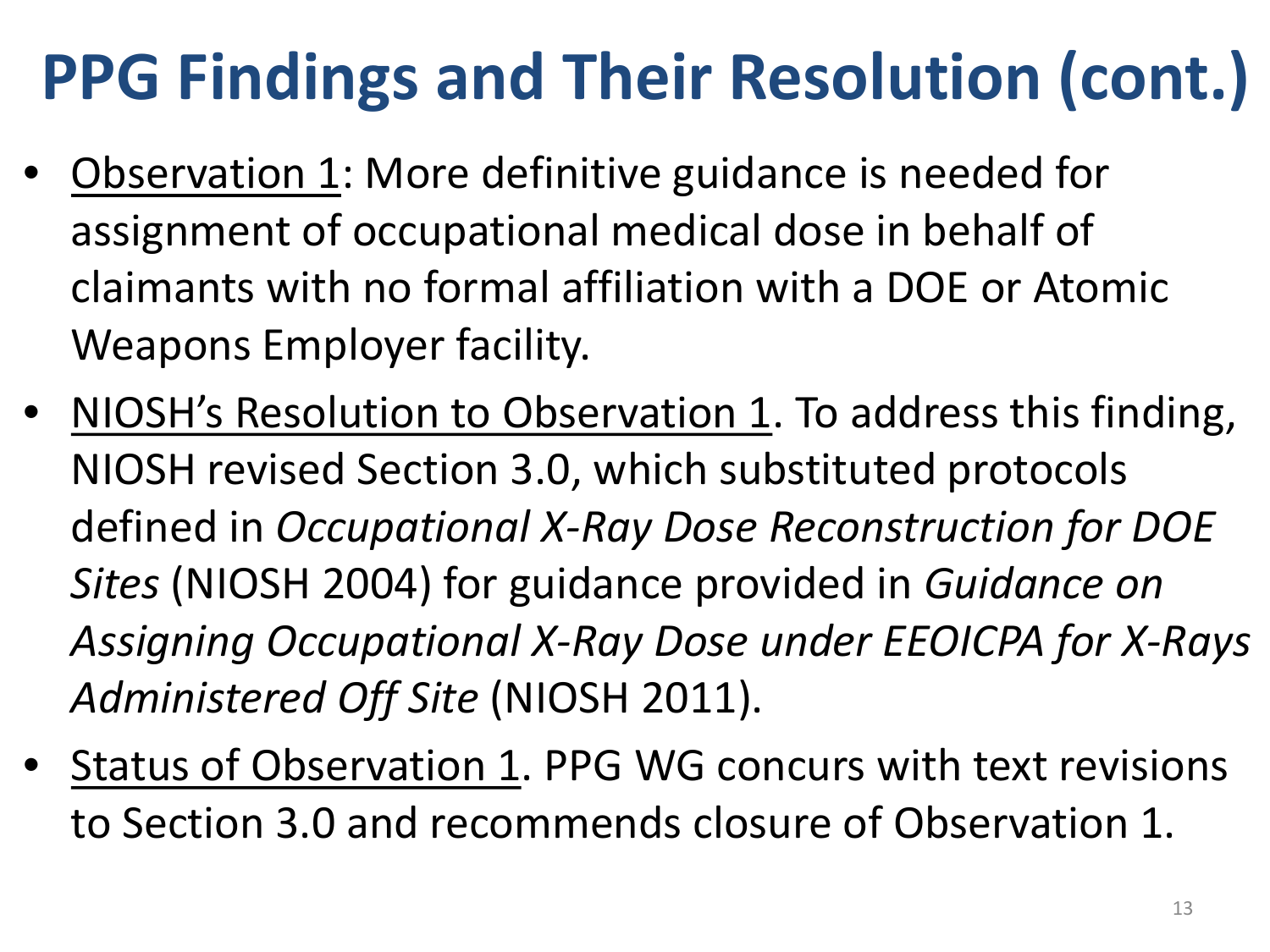### **Path Forward**

- Issuance of a PER addressing changes incorporated in Revision 01 to ORAUT-TKBS-0052
- Review of said PER by SC&A
- Resolution and approval of the PER by the PPG WG, and selection of a sample set of dose reconstructions for review/compliance by SC&A